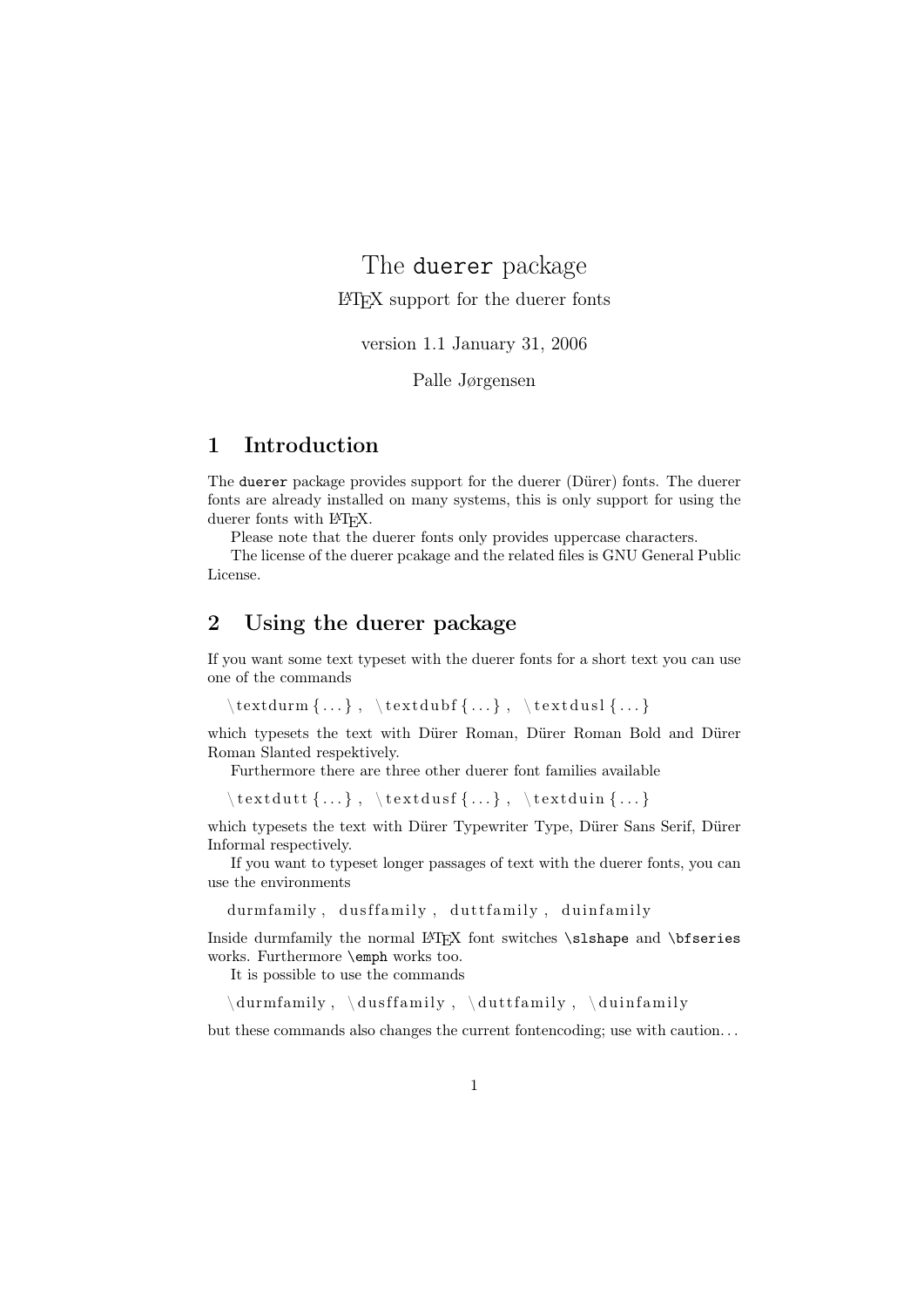## A Source of the files in the duerer bundle

#### A.1 duerer.sty

```
\P Provides Package { duerer }
        [2006/01/31 \t v1.1 \tLaTeX support for duerer fontsPJ) ]
\newcommand∗\ durm family {%
  \{contencoding \\{or1\} \fontfamily{ cdr } \ s e le ctfont \}\newcommand∗\ d u s f f amil y {%
  \fontencoding{OT1}\ fontfam ily{ c d s s }\ s e l e ct font }
\newcommand∗\ d u t t f amil y {%
  \otimes \{OT1\} \forall f \in \mathbb{R}\newcommand∗\ d ui n f amil y {%
  \forall fontencoding {OT1} \fontfamily { cdin } \select font }
\Delta {\text{curl}} {\ \dquad \}\Delta \text{DeclarerTextFontCommand} \setminus \text{textdusf}{} \setminus \text{dusffamily}{}\Delta {\text{l t t}} \\Delta {\text{cut}} {\ \text{cut}}\Delta {\rm C}\Delta {\text{cut}} {\ {\text{curl}} \}\endinput
```
#### A.2 ot1cdr.fd

```
\P Provides File { ot 1 cdr. fd }
            [2006/01/31 \text{ v}1.1 \text{ LaTeX} font definitions for
                  duerer (PJ)]
\Delta DeclareFontFamily {OT1}{ cdr }{}
\setminus DeclareFontShape {OT1}{ cdr } {m} {n}%
        \{<\!\!5\!\!><\!\!6\!\!><\!\!7\!\!><\!\!8\!\!><\!\!9\!\!><\!\!10\!\!><\!\!12\!\!><\!\!10.95\!\!><\!\!14.4\!\!><\!\!17.28\!\!><\!\!20.74\!\!><\!\!24.88\!\!>cdf 10}{}
\Delta DeclareFontShape {OT1}{ cdr } {m}{ s l } %
       {<} 5 &gt; 6 &gt; 7 &gt; 8 &gt; 9 &gt; 10 &gt; 10.95 &gt; 12 &gt; 14.4 &gt; 17.28 &gt; 20.74 &gt; 24.88 &gt;cdsl10\}{}
\D{Be}clareFontShape {OT1}{cdr}{b}{n}
       {<} 5 > <6 > <7 > <8 > <9 > <10 > <10.95 > <12 > <14.4 > <17.28 > <20.74 > <24.88 >\cosh 10}{}
```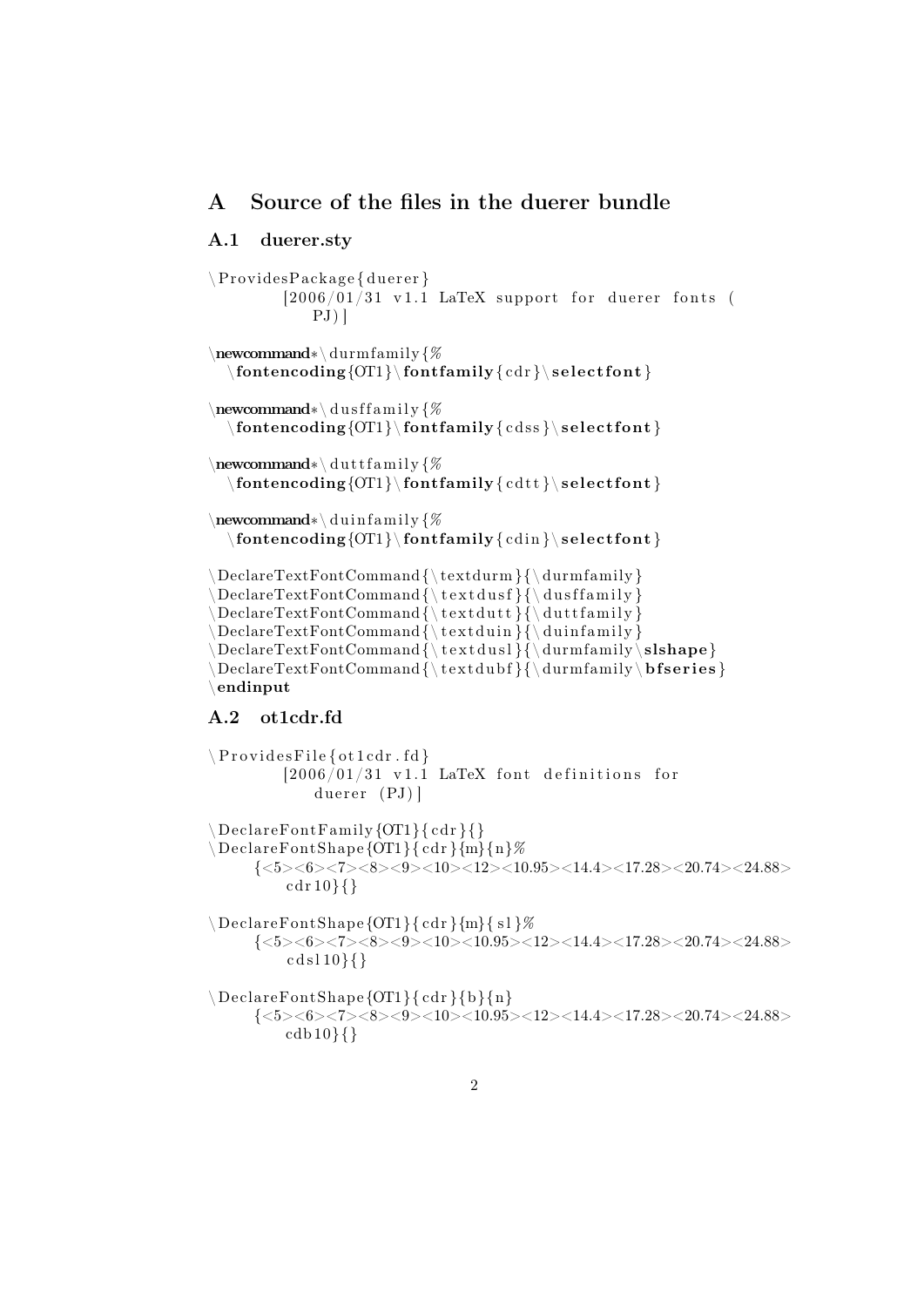$\Delta\text{DeclareFontShape}\{OT1\} \{ \text{cdr } \{m\} \{ \text{sc} \} \} \} \} \$ \ DeclareFontShape {OT1}{ cdr } {m}{ i t }{<−>ssub ∗ cdr /m/ s l } {} \DeclareFontShape {OT1}{ cdr } {b}{ s l }{<->ssub \* cdr /b/n } {}  $\Delta$  DeclareFontShape {OT1}{ cdr }{b}{ it }{<->ssub \* cdr /b/n}{}  $\Delta$  DeclareFontShape {OT1}{ cdr }{b}{ sc}{<->ssub \* cdr /b/n}{}  $\Delta$  DeclareFontShape {OT1}{cdr}{bx}{n}{<->ssub \* cdr/b/n}{}  $\Delta$  DeclareFontShape {OT1}{ cdr }{bx}{ s l }{<->ssub  $*$  cdr /b/ s l }{}  $\Delta \left( \text{DeclarefontShape} \{ OTI \} \{ cdr \} \{ bx \} \{ it \} \{ <->ssub * cdr/b/it \} \}$  $\Delta$  DeclareFontShape {OT1}{ cdr }{bx}{ sc}{<->ssub \* cdr /b/ sc}{} \endinput

#### A.3 ot1cdss.fd

```
\P Provides File { ot 1 c d s s . fd }
           [2006/01/31 \t v1.1 LaTeX font definitions for
               duerer sans (PJ)]
\ DechareFontFamily \{OT1\} \{ cds s \} \\D{Be}clareFontShape {OT1}{ cdss }{m}{n}%
      \{<\!5\!><\!6\!><\!7\!><\!8\!><\!9\!><\!10\!><\!12\!><\!10.95\!><\!14.4\!><\!17.28\!><\!20.74\!><\!24.88\!>cdss10\}}
\ DeclareFontShape {OT1}{ c d s s }{m}{ s c}{<−>s sub ∗ c d s s /m/n}{}
\setminus \text{DeclarefontShape}\{\text{OT1}\} \set{cdss}\{\text{m}\} \set{i} \} \{<\!\!-\!\!>ssub \;*\; \text{cdss}\/\text{m}\{\}\}\D{Be} \begin{Bmatrix} 0T1 \end{Bmatrix} cdss {m}{s} { s l {{<->ssub * cdss {m}{n} { {}
\ DeclareFontShape {OT1}{ c d s s }{b}{n}{<−>s sub ∗ c d s s /m/n}{}
\Delta DeclareFontShape {OT1}{ cdss }{b}{ s1}{ <->ssub * cdss /b/n}{}
\Delta DeclareFontShape {OT1}{ cdss }{b}{ it }{<->ssub * cdss /b/n}{}
\Delta DeclareFontShape {OT1}{ cdss }{b}{ sc}{<->ssub * cdss /b/n}{}
\ DeclareFontShape {OT1}{ c d s s }{bx }{n}{<−>s sub ∗ c d s s /b/n}{}
\Delta \text{DeclarefontShape}{OT1}{ cdss }{bx}{ s l }{<->ssub * cdss /b/ s l
    }{}
\ DeclareFontShape {OT1}{ c d s s }{bx }{ i t }{<−>s sub ∗ c d s s /b/ i t
    }{}
\Delta \text{DeclarefontShape}{OT1}{cdss}{bx}{sc}{<->ssub * cdss/b/sc
    }{}
\endinput
```
### A.4 ot1cdtt.fd

 $\P$  Provides File { ot 1 cdtt . fd }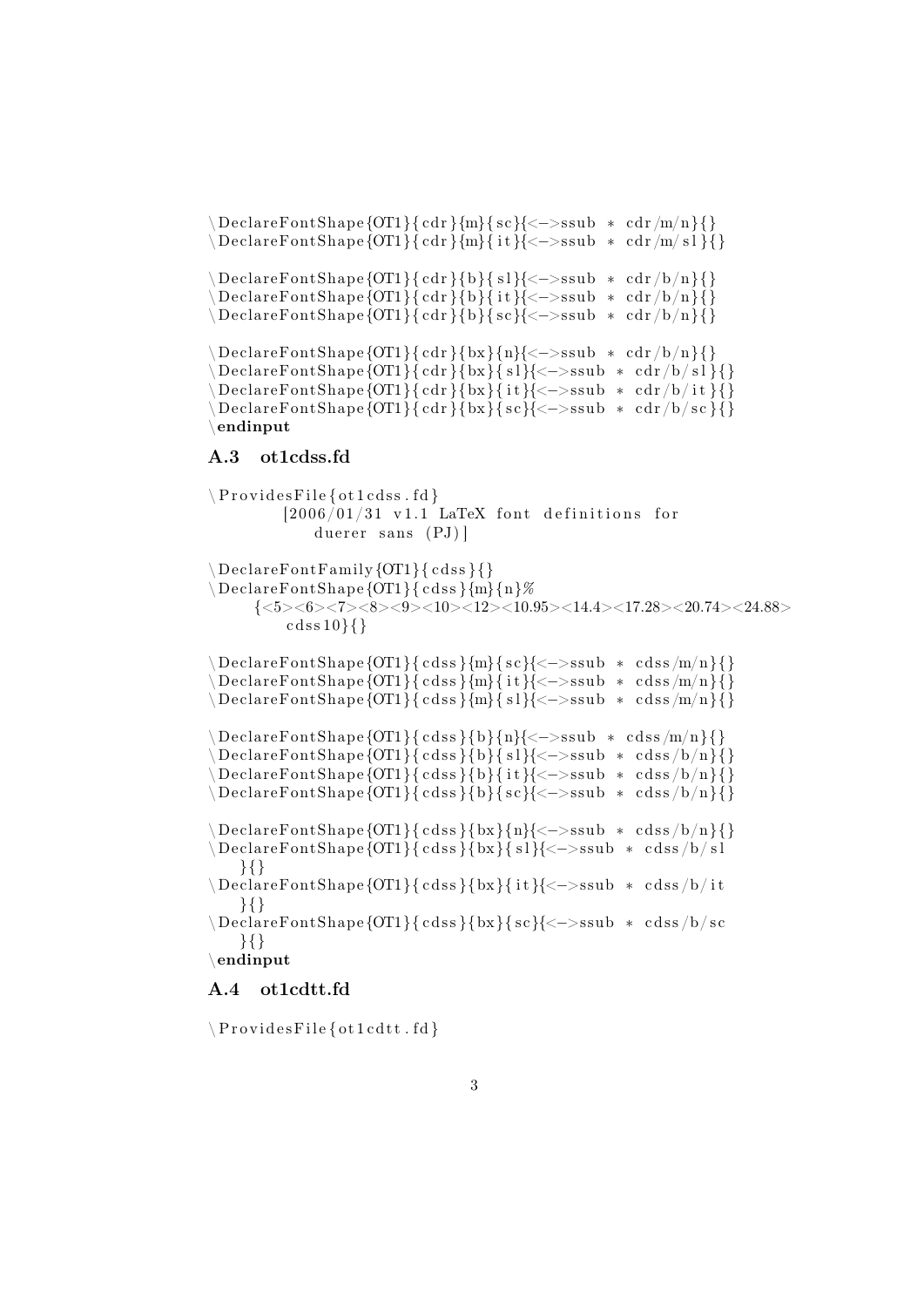$[2006/01/31 \text{ v}1.1 \text{ LaTeX}$  font definitions for duerer typewriter (PJ)]  $\Delta$  DeclareFontFamily {OT1}{ cdtt }{}  $\D{Be} \cdot \D{C}$   ${\rm Stab}$   ${\rm Sp}^{2}$  $\{<\!5\!><\!6\!><\!7\!><\!8\!><\!9\!><\!10\!><\!12\!><\!10.95\!><\!14.4\!><\!17.28\!><\!20.74\!><\!24.88\!>$  $cd$  t t  $10$ } $\}$  $\Delta$  DeclareFontShape {OT1}{ cdtt }{m}{ sc}{<->ssub \* cdtt /m/n}{}  $\Delta$  DeclareFontShape {OT1}{ cdtt }{m}{ it }{<->ssub \* cdtt/m/n}{}  $\Delta$  DeclareFontShape {OT1}{ cdtt }{m}{ s1}{<->ssub \* cdtt/m/n}{} \ DeclareFontShape {OT1}{ c d t t }{b}{n}{<−>s sub ∗ c d t t /m/n}{}  $\Delta\ \Delta \$  $\Delta\text{DeclareFontShape}\{OT1\} \{ c d t t \} \{b\} \{i t \} \{<->ssub * c d t t/b/n \} \}$  $\Delta\text{DeclareFontShape}$ {OT1}{ cdtt }{b}{ sc}{<->ssub \* cdtt/b/n}{}  $\Delta$  DeclareFontShape {OT1}{ cdtt }{bx}{n}{<->ssub \* cdtt/b/n}{}  $\Delta$  DeclareFontShape {OT1}{ cdtt }{bx}{ s l }{<->ssub \* cdtt /b/ s l }{} \ DeclareFontShape {OT1}{ c d t t }{bx }{ i t }{<−>s sub ∗ c d t t /b/ i t }{} \ DeclareFontShape {OT1}{ c d t t }{bx }{ s c}{<−>s sub ∗ c d t t /b/ s c }{} \endinput A.5 ot1cdin.fd

 $\P$  Provides File { ot 1 cdin . fd }  $[2006/01/31 \text{ v}1.1 \text{ LaTeX}$  font definitions for duerer informal  $(PJ)$ ]  $\Delta$  DeclareFontFamily {OT1}{ cdin }{}  $\D{Be}$ clareFontShape {OT1}{ cdin }{m}{n}%  ${<} 5 > <6 > <7 > <8 > <10 > <10 > <12 > <10.95 > <14.4 > <17.28 > <20.74 > <24.88 >$  $cdi 10$ }{}  $\Delta\text{DeclarerFontShape}\{OT1\}$  { cdin } {m} { sc}{ <->ssub \* cdin /m/n} {}  $\setminus$ DeclareFontShape {OT1}{ cdin }{m}{ it}{<->ssub \* cdin /m/n}{}  $\Delta\text{DeclarerFontShape}$ {OT1}{ cdin }{m}{ s1}{<->ssub \* cdin /m/n}{}  $\Delta$  DeclareFontShape {OT1}{ cdin }{b}{n}{<->ssub \* cdin /m/n}{}  $\setminus \mathrm{DeclarefontShape}$  {OT1}{ cdin }{b}{ sl}{<->ssub  $*$  cdin  $\setminus$ b/n}{}  $\Delta$  DeclareFontShape {OT1}{ cdin }{b}{ it }{<->ssub \* cdin  $/b/n$ }{} \ DeclareFontShape {OT1}{ c di n }{b}{ s c}{<−>s sub ∗ c di n /b/n}{}